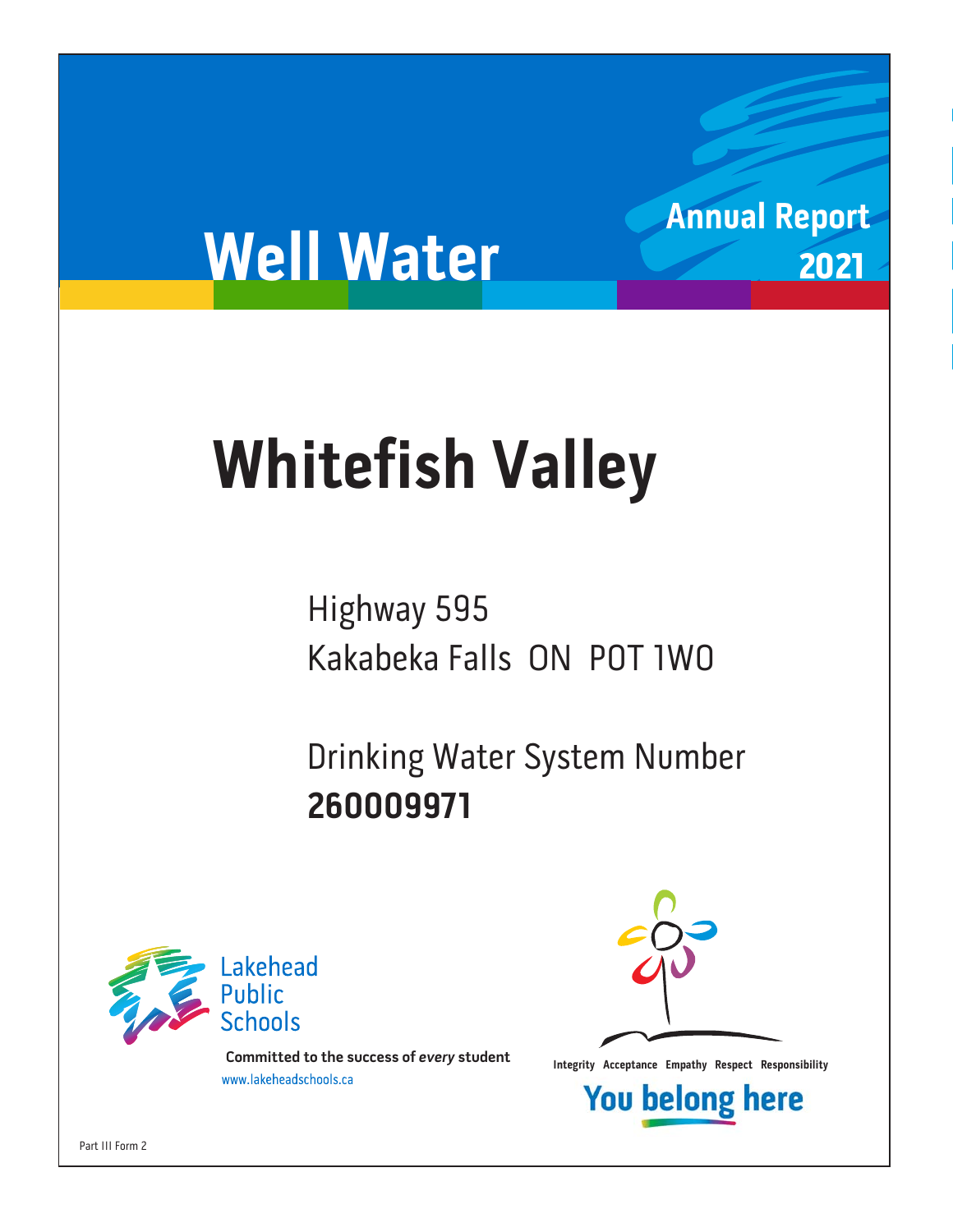# **ANNUAL WELL WATER REPORT**

#### **LAKEHEAD DISTRICT SCHOOL BOARD**

#### **WHITEFISH VALLEY PUBLIC SCHOOL Highway 595, KAKABEKA FALLS, ONT. P0T 1W0**

Drinking-water System Number: **2600009971** The Period being reported: **Janurary 1 2021 TO December 31 2021**

Waterworks Type (O. Reg. 170/03): **SMALL NON-MUNICIPAL NON-RESIDENTIAL DESIGNATED FACILILTY**  Population Served: **188**

Maximum flow rate Capacity: **2.08 Litres per second** Is this drinking-water system seasonally operated? **NO** Area serviced by the Drinking-water system: **SCHOOL**

*The following questions about designated and public facilities are for Small municipal non residential systems only* 

Number of designated facilities served by the drinking-water system: **ONE** Name of each designated facility: **WHITEFISH VALLEY PUBLIC SCHOOL** Address of each designated facility **Highway 595, KAKABEKA FALLS, ONT. P0T 1W0** Interested Authority for each designated facility served: **MINISRTY OF EDUCATION** Number of Public facilities served by the drinking-water system: **ONE** Name and address of each public facility served by the drinking-water system: **Gillies Township Office Highway 595, Kakabeka Falls, ON P0T 1W0**

#### **1. Description of the System**

Source(s) of raw water:

- □ Groundwater
- □ Surface
- ✓ **Ground water under direct influence of surface water**

If the source is groundwater or GUDI: Groundwater**: NO** GUDI: **YES** Number of wells: **ONE**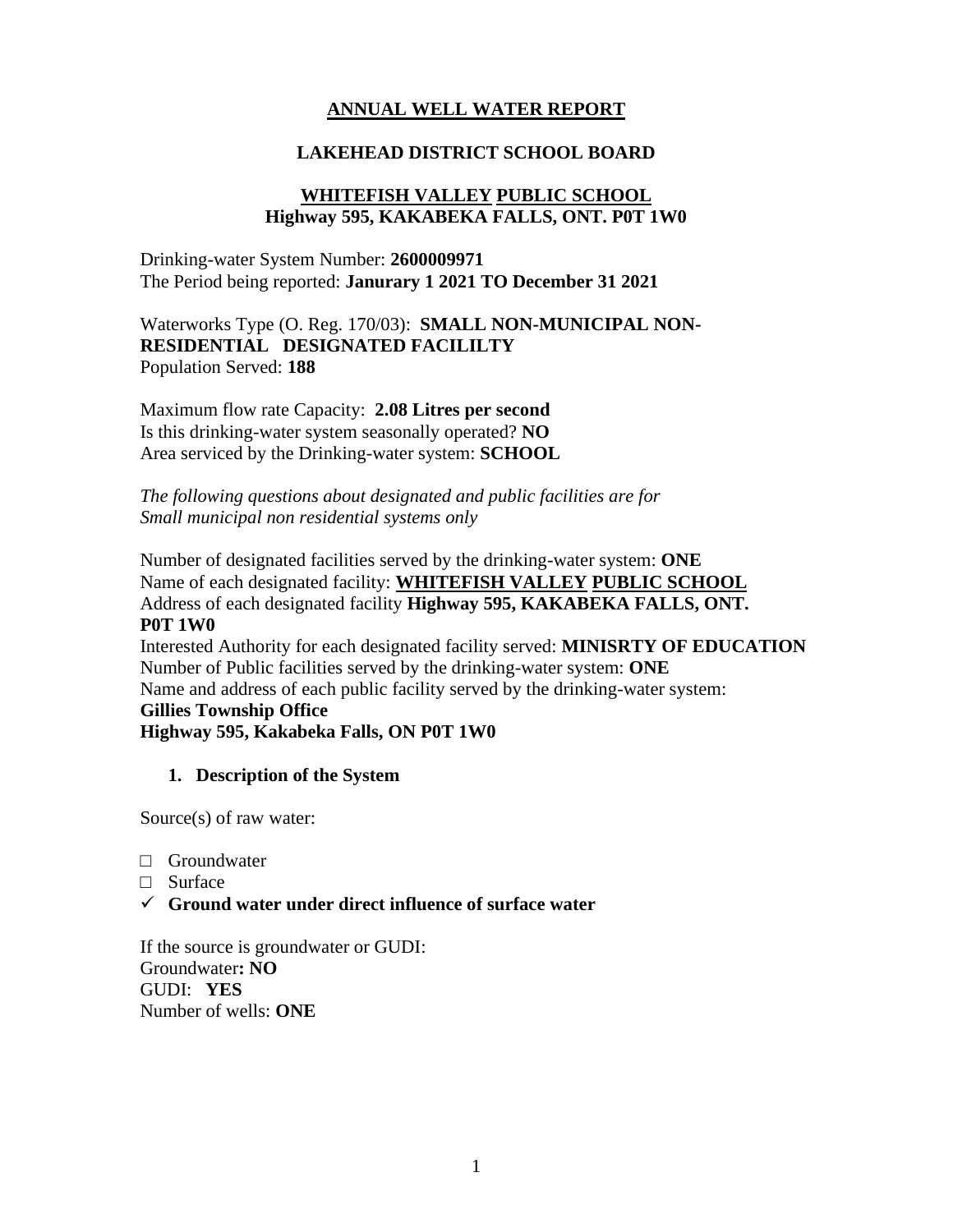#### 2. **Sample location names:**

Raw: **WELL OUTLET** Treated Water: **Pump Room** List of chemicals used: **Chlorine** Does the Drinking-water system have disinfection: **YES** Disinfection methods: (Check the boxes that apply)

### ✓ **Chlorination**

- $\Box$  Chloramination
- □ Chlorine Dioxide
- □ Ozonation
- ✓ **UltraViolet**
- $\Box$  Others Specify

Treatment type: (Check the boxes that apply)

- $\Box$  Coagulation
- □ Flocculation
- □ Sedimentation
- ✓ **Filtration 1-micron absolute filter**
- ✓ **Filter Medium Macrolite Granular**
- □ Membrane Filtration
- □ Membrane Filtration Type
- □ Alkalinity Adjustment
- □ pH Adjustment
- □ Clarifier- Sludge Blanket
- $\Box$  Clarifier Upflow
- □ Dissolved Air Flotation
- □ Fluoridation
- □ Iron Sequestering
- □ Softening
- □ Stripping
- ✓ **Taste and Odour Control**
- □ Zebra Mussel Control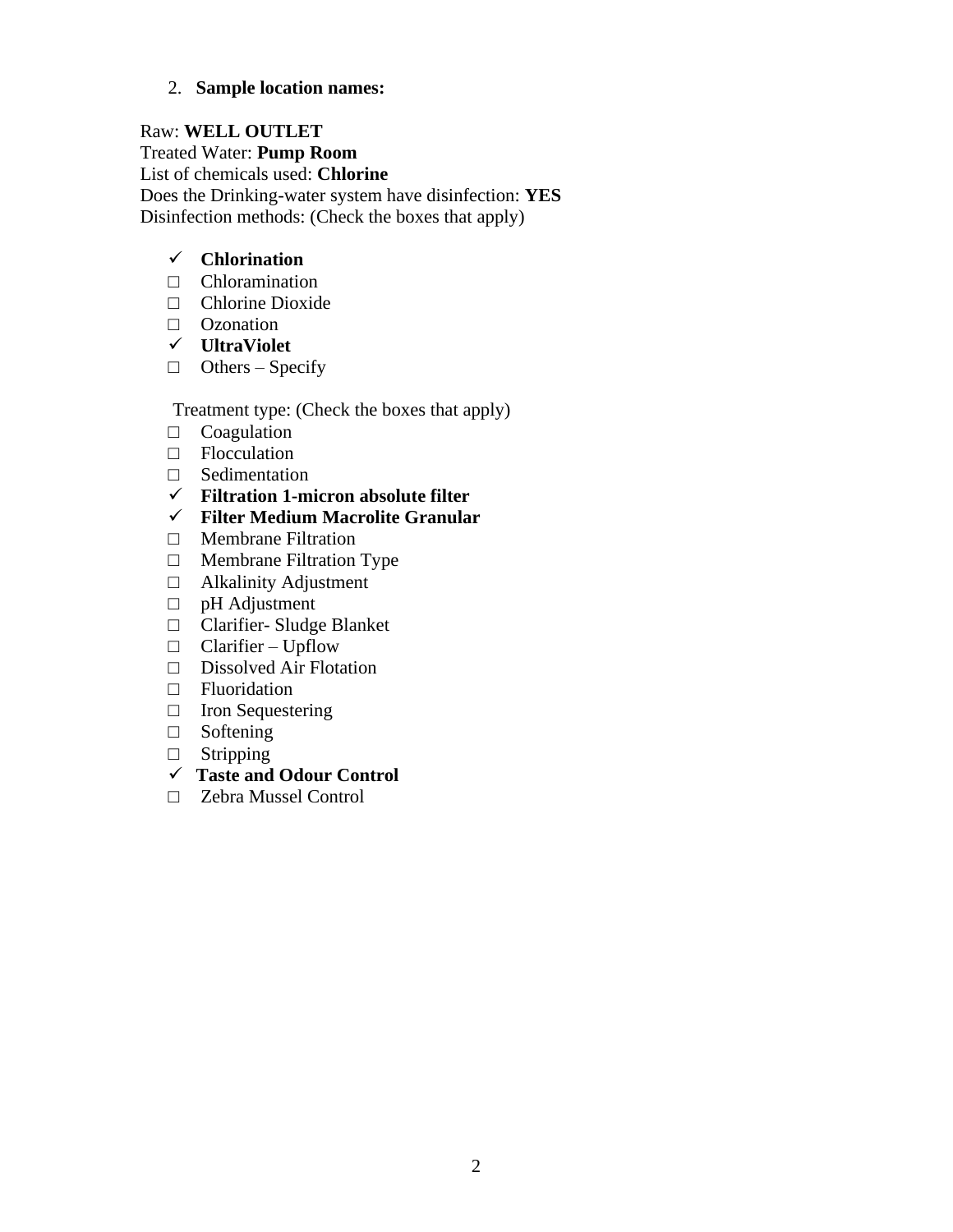#### **3**. **Adverse Results**

Total number of adverse results during this reporting period for microbiological, chemical, chlorine residual, malfunction of other disinfection equipment, turbidity:

For each incident of adverse result please list the following:

No adverse conditions for this reporting period.

### 4. **Summary of results**

| <b>LOCATION</b> | Number | Range of      | Range of       | Range of       |  |
|-----------------|--------|---------------|----------------|----------------|--|
|                 | taken  | E. coli or    | Total coliform | Background     |  |
|                 |        | Fecal results | results        | or HPC results |  |
|                 |        | $(Min-Max)$   | $(Min-Max)$    | $(Min-Max)$    |  |
|                 |        |               |                |                |  |
| Raw             | 23     |               | 0 to 18        | <b>ABSENT</b>  |  |
|                 |        |               |                |                |  |
| Distribution    | 23     | <b>ABSENT</b> | <b>ABSENT</b>  | 0 to 82        |  |
|                 |        |               |                |                |  |

*Microbiological parameters:* 

# 5. **Chemical testing done under Schedule 13 or 14 or 15 during the period covered by the report.**

# **a) INORGANIC PARAMETERS (including lead and nitrate and nitrite and Fluoride)**

| Parameter                                                                                                                                                                                                            | Sampling date in this<br>reporting period | Result<br>Value<br>mg/L                                                                                      |
|----------------------------------------------------------------------------------------------------------------------------------------------------------------------------------------------------------------------|-------------------------------------------|--------------------------------------------------------------------------------------------------------------|
| Nitrate and Nitrite as N<br>Nitrate-N<br>Nitrite-N<br>Nitrate and Nitrite as N<br>Nitrate-N<br>Nitrite-N<br>Nitrate and Nitrite as N<br>Nitrate-N<br>Nitrite-N<br>Nitrate and Nitrite as N<br>Nitrate-N<br>Nitrite-N | June<br>September<br>December<br>March    | 1.38<br>1.38<br>< 0.010<br>0.929<br>0.929<br>< 0.010<br>1.23<br>1.23<br>< 0.010<br>0.748<br>0.748<br>< 0.010 |
| Lead (Pb) Standing<br>Lead (Pb) Flushed<br>Sample 2 became a handwash only sink                                                                                                                                      | May 2021                                  | 1A 5.6<br>1B 3.3<br>2A 24.2<br>2B 23.3<br>3A 16.5<br>3B 5.5                                                  |

**5 Year sampling results were completed in 2020. Next 60 month tests are due in 2025.**